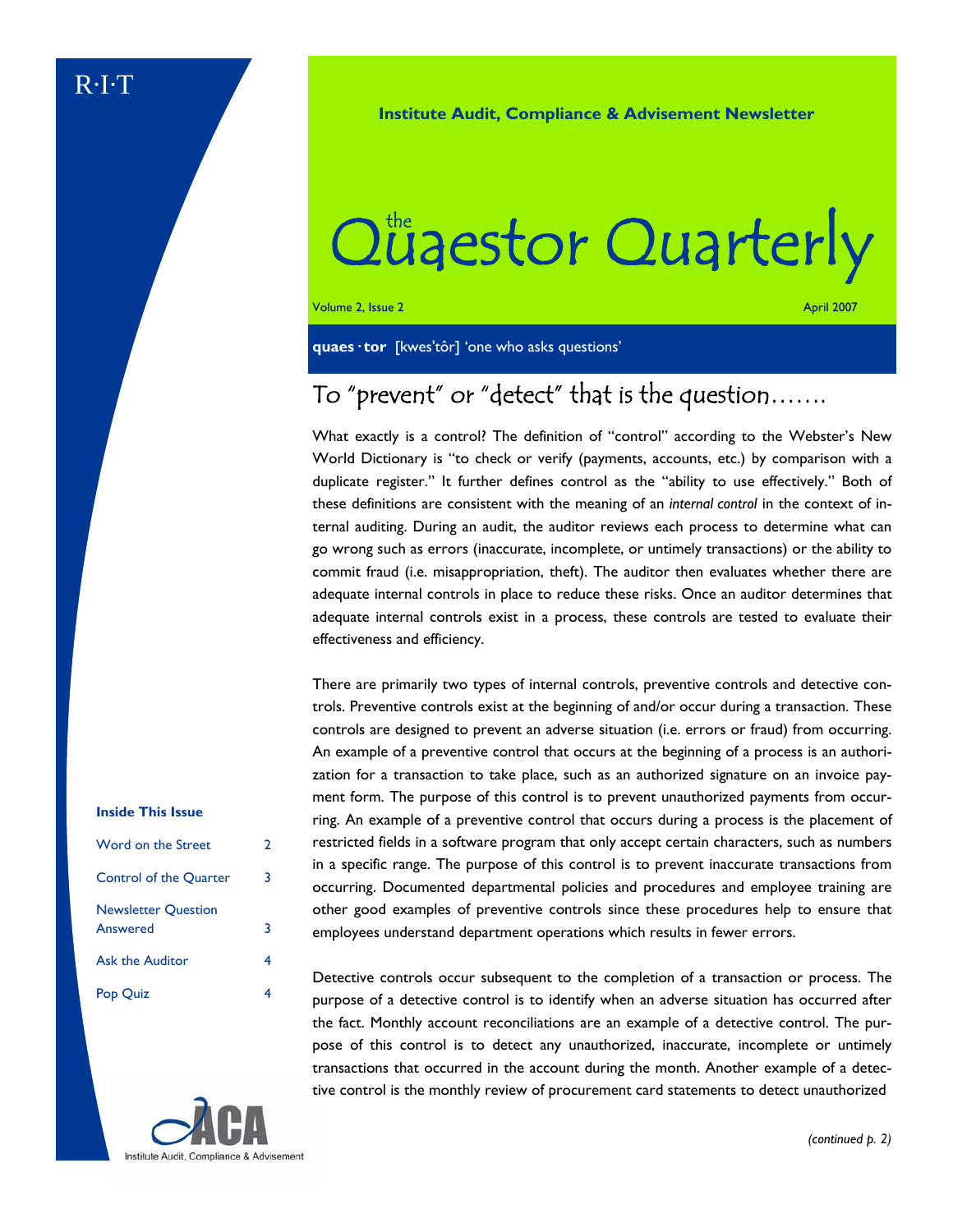# To "prevent" or "detect"... (continued from p. 1)

or inappropriate (non-compliance with RIT or department purchasing policies) purchases. Once identified, any errors or problems can be rectified or addressed, but to be effective, these controls need to be performed on a consistent and periodic basis.

You may think that preventive controls are more effective than detective controls since they prevent an error from occurring in the first place. In reality, no matter how well a process is controlled, and the risks mitigated, there is always a chance that a control can breakdown and a mistake can be made. Therefore, detective controls are just as important as preventive controls, and in the end, a combination of strategically placed controls both throughout and subsequent to a transaction is the winning combination.

~ Nancy A. Nasca, Senior Internal Auditor



**Occupational fraud can be found in any workplace. Whether an organization is a non-profit entity such as a university or a large for-profit corporation, fraud has occurred and continues to occur.** 

**To learn more about occupational fraud, sign up for Fraud in the Workplace Training.** 

 Date: June 5, 2007 9:00 AM - 11:00 AM  **Location:** CIMS 2140

**Sign up at the CPD website https://finweb.rit.edu/cpd/ leadership/fraud.html**

# Word on the Street

As a long-time member of RIT's Research Oversight Committee (now the Oversight Committee for Externally Sponsored Projects), I knew that the Institute's Research Oversight Policy (now the Oversight Policy for Externally Sponsored Projects) was subject to a biennial compliance audit. The auditors pursued their work through direct interactions with Marjorie Zack - Director of Sponsored Research Services (the office which administers the oversight policy, as staff to the oversight committee). Margie, in turn, worked with her staff to respond to the audit's major findings.

In the case of the most recent audit, the process provided the Oversight Committee with some excellent procedural improvements. For example, one of the committee's main activities has long been reviewing the "Notices of Award" forms, which summarize pertinent details about each externally funded project at RIT. Our practice was for each of the committee's members to review the new NOAs from a particular college. At the meeting, we would each report the problems we had noticed or the questions we had about our assigned NOAs. My sense was that we were doing a fairly thorough job. But I learned from the audit that our thoroughness wasn't showing up in the official record. Margie proposed that each of us "sign off" on the list of the particular NOAs we reviewed - not to certify the accuracy of every item of information, but to establish a record of who had reviewed which NOAs. From my point of view, the new practice definitely improved our accountability, by giving us a fuller record of our proceedings.

Beyond its particular findings, there's another way in which I found the audit helpful. It helped me see more clearly the value of an "outside" perspective - not just occasionally, but on a regular basis, as a way of complementing the committee's own efforts at selfevaluation.

Tom Cornell

Chair, Oversight Committee for Externally Sponsored Projects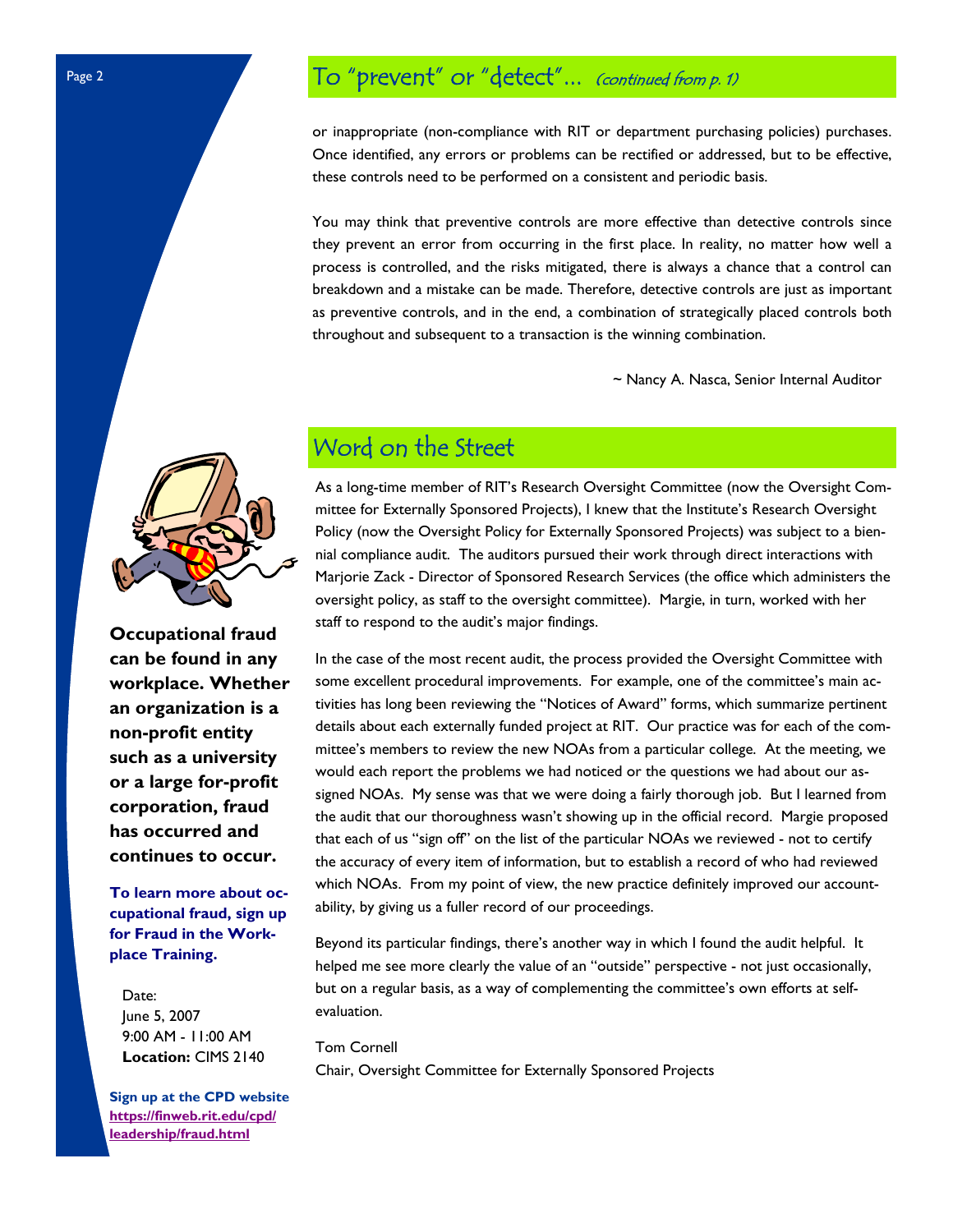### Volume 2, Issue 2 April 2007

# Page 3 Control of the Quarter

The major objective of the Committee of Sponsoring Organizations of the Treadway Commission (COSO) is to identify factors that cause fraudulent financial reporting and to make recommendations to reduce its incidence. COSO has established a common definition of internal controls, standards, and criteria against which organizations like RIT can assess their control systems. According to COSO, internal control consists of five interrelated components which are derived from the way management runs an organization and are integrated with the management process. The components include:

- 1. Control Environment
- 2. Risk Assessment
- 3. Control Activities
- 4. Information and Communication
- 5. Monitoring

The control environment sets the tone of an organization, influencing the control consciousness of its people. It is the foundation for all other components of internal control, providing discipline and structure. Control environment factors include the integrity, ethical values and competence of the entity's people; management's philosophy and operating style; the way management assigns authority and responsibility, and organizes and develops its people; and the attention and direction provided by the board of directors.

According to the Institute of Internal Auditors, the most efficient and cost-effective way to implement and assess internal control…is to build control consciousness throughout the organization. While every employee in the RIT community has personal and professional obligation to put forth a good faith effort in the protection of university assets and resources, a manager has a particular responsibility to ensure that the control environment in his/her business unit/department is aligned with the expectations of the University.

In the next newsletter we'll discuss the major principles related to the achievement of control objectives at the risk assessment level. Also, if you are interested in learning more about how maintaining good internal controls can benefit your department, sign up for an Internal Controls Training session offered through CPD (see session dates and times on this page).

~ Controller's Office

### Newsletter Question Answered

The following question was submitted by Deborah Freeman, K-12 Programs:

### **How much time is given a department to prepare for an audit?**

Typically, IACA's annual audit plan for the upcoming fiscal year is approved by the Audit Committee of the RIT Board of Trustees during the spring of the current fiscal year. Shortly after receiving approval, IACA's Executive Director will contact management of a department included in the annual audit plan to inform them of the audit as well as determine the best time to schedule it. This would essentially provide anywhere from  $2 - 11$ *(continued p. 4)* 

### **Ensure that your department has established and is maintaining good internal controls.**

**To learn more about internal controls, sign up for Internal Controls Training.** 

### **Dates:**

May 1, 2007 9:00 AM - 11:30 AM **Location:** CIMS 2140

June 13, 2007 1:30 PM - 4:00 PM **Location:** CIMS 2140

August 2, 2007 9:00 AM - 11:30 AM **Location:** CIMS 2140

September 25, 2007 1:30 PM - 4:00 PM **Location:** CIMS 2140

November 15, 2007 9:00 AM - 11:30 AM **Location:** CIMS 2140

**Sign up at the CPD website https://finweb.rit.edu/cpd/ leadership/cares.html**